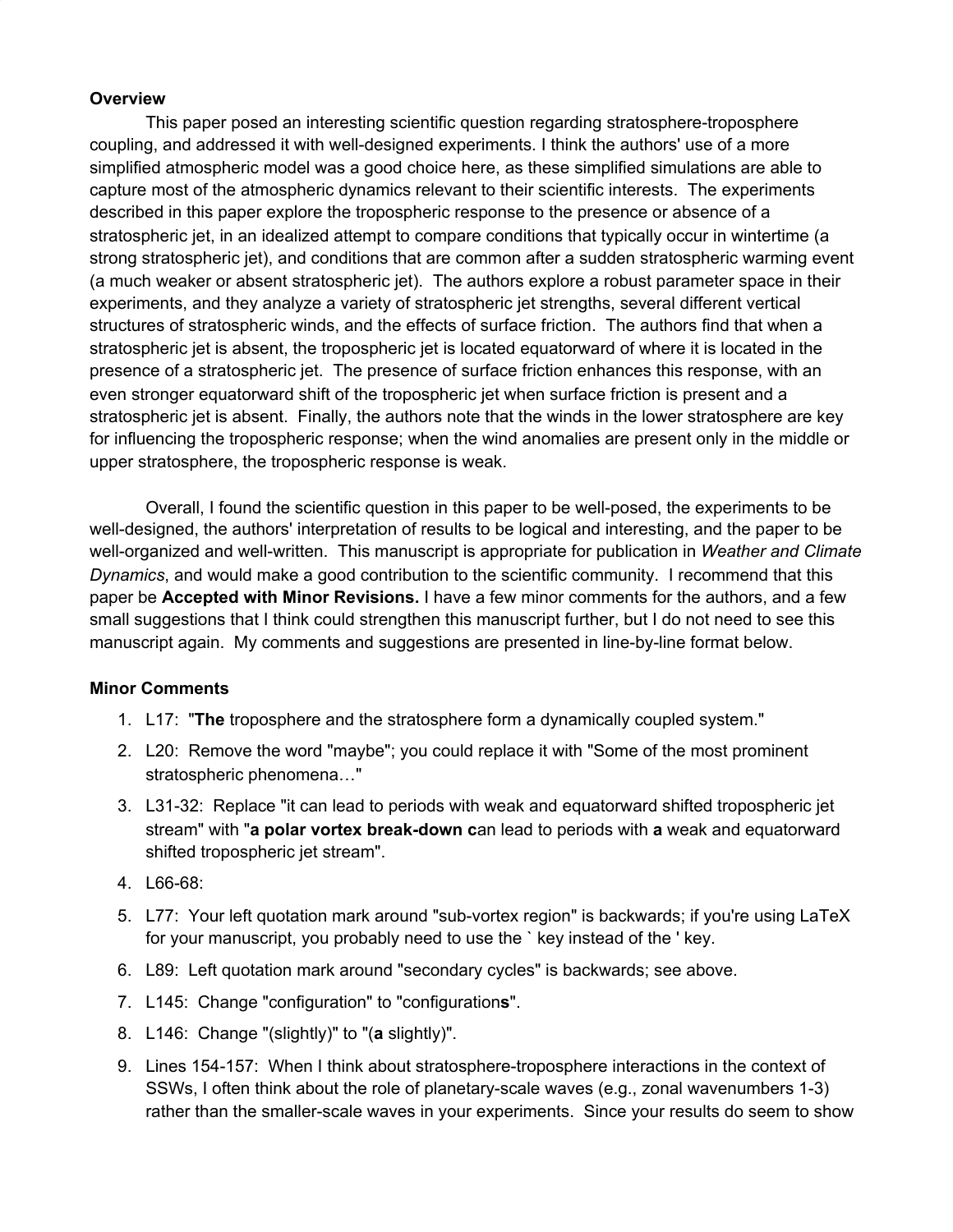some sensitivity to wavenumber, do you think that larger waves would respond to your stratospheric perturbations in a similar way? Or do you think the behavior would be completely different?

- 10. Lines 177-178: I found the sentence starting with "However, especially the non-linear decay phase…" a bit confusing. Is this sentence trying to state that wave growth (first few days) is not substantially influenced by the presence of a stratospheric jet? If so, it might help to say that more explicitly. Also, is this result in opposition to some of the results you discuss in your introduction? My understanding is that Wittman et al. (2007) and perhaps Smy and Scott (2009) both saw changes in the growth rates of the baroclinic waves in their experiments, which seems to me to be different to what you saw. This could be a good place to refer back to these earlier works, and perhaps try to explain the discrepancies a bit. I realize you make this comparison a bit later in the paper (around lines 215-220), but I would consider moving this comparison a bit earlier.
- 11. Line 196, 198: Again, backwards quotation mark around "secondary cycles".
- 12. Figure 4: Overall, your figures were quite good; however, this figure was a bit confusing for me. We are comparing panels b-d directly to panel a, correct? That is, the shading indicates the difference between the black lines in panels b-d and the black lines in panel a? It might help to say that very explicitly in the caption. I don't think you need to change your figures necessarily (though adding a vertical line at day 6 could be nice but is not necessary), but I would suggest being very direct about what we're looking at, because it took me a couple of minutes to properly orient myself (and you have several other figures that follow this convention, so being painfully obvious about it the first time might be helpful).

I also would suggest you might want to flip how you describe Figure 4--when I look at panels b-d in Figure 4, the first thing my brain thinks is "equatorward shift". But in the discussion beginning in Line 240, you talk about a poleward shift first, which took me a minute to comprehend. So maybe it would help to mention the equatorward shift without the stratospheric jet BEFORE you mention the poleward shift with the stratospheric jet. Again I don't think you need to change anything about the figure, just the order in which you discuss things.

13. **Discussion in Section 4**: When I was reading this section, I thought back to some of the experiments of Butler et al. (2010). The authors imposed a polar stratospheric cooling anomaly in a simplified model (not winds directly, as you do, but a stronger stratospheric jet was produced in response to the cooling). They tested several different heights of their temperature (and thus, wind) anomalies, and their results seem very complementary to yours--when the temperature anomaly was limited to the middle or upper stratosphere only, the tropospheric response was weaker or non-existent. I'd encourage you to check out their results (centered around their Figure 5), as I think this strengthens some of the points you're making in this section.

To that end, zonal mean temperature anomalies for your experiments could be interesting, if you have them. My thinking is that it could be nice to more seamlessly link your work to some of the other idealized modeling work that simulates polar stratospheric variability with a temperature anomaly, instead of a wind anomaly (think Figure 4 but for temperature). This is just a thought though--I don't think it would really fit in well in your main manuscript but they could be a good supplemental figure, or even just for your own knowledge.